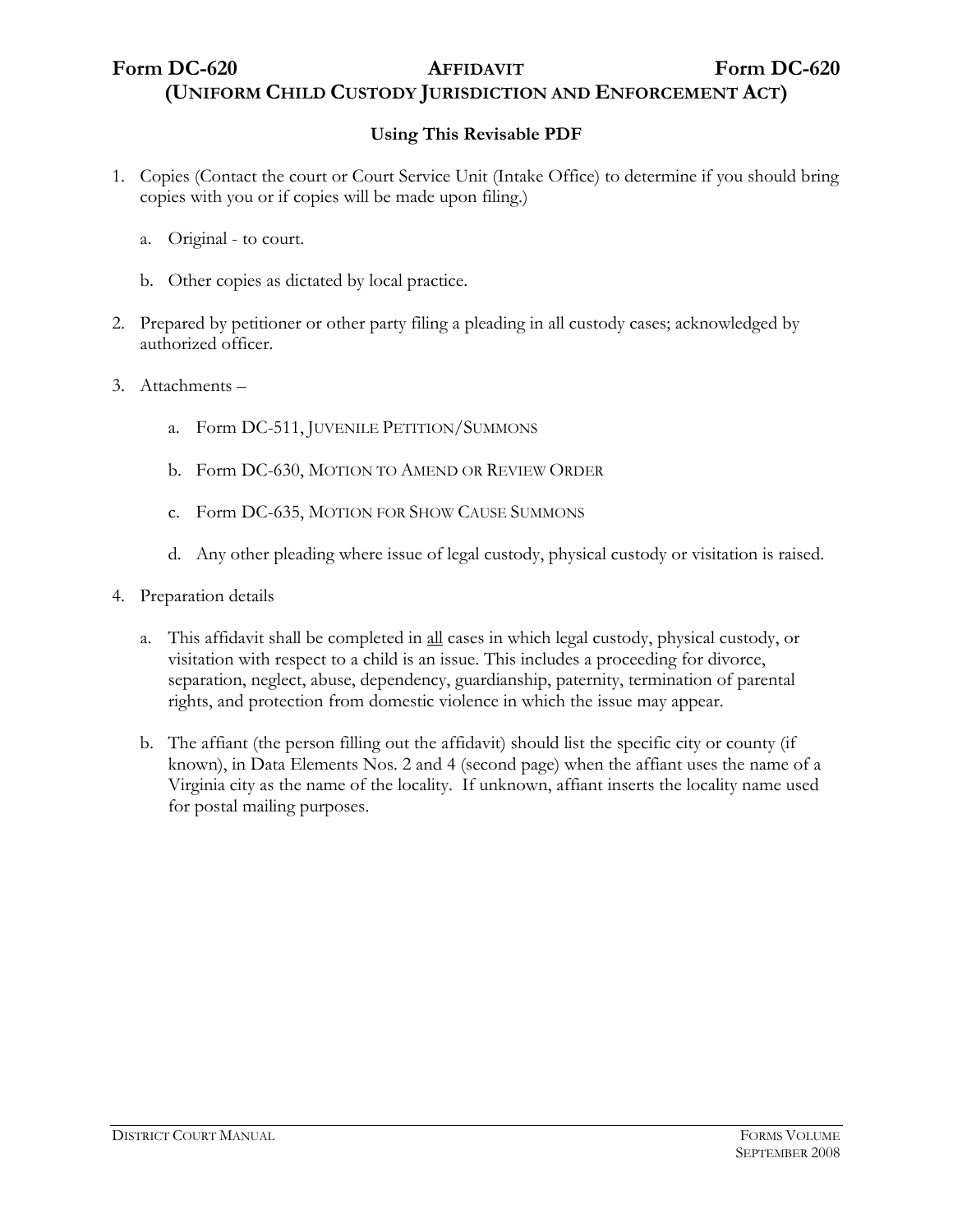|           | <b>AFFIDAVIT</b> (Uniform Child Custody Jurisdiction and Enforcement Act)                                                                                                                                                                                                                                       |                                                                                                                                                                                                                                                                                                                                                                                                                                                             |                | $\mathbf{1}$               |  |  |  |
|-----------|-----------------------------------------------------------------------------------------------------------------------------------------------------------------------------------------------------------------------------------------------------------------------------------------------------------------|-------------------------------------------------------------------------------------------------------------------------------------------------------------------------------------------------------------------------------------------------------------------------------------------------------------------------------------------------------------------------------------------------------------------------------------------------------------|----------------|----------------------------|--|--|--|
|           |                                                                                                                                                                                                                                                                                                                 | COMMONWEALTH OF VIRGINIA<br>Va. Code § 20-146.20<br>$\overline{2}$<br>and Domestic Relations District Court                                                                                                                                                                                                                                                                                                                                                 |                | [ ] Circuit Court          |  |  |  |
|           |                                                                                                                                                                                                                                                                                                                 | 3                                                                                                                                                                                                                                                                                                                                                                                                                                                           |                |                            |  |  |  |
|           |                                                                                                                                                                                                                                                                                                                 | <b>JUVENILE</b>                                                                                                                                                                                                                                                                                                                                                                                                                                             |                |                            |  |  |  |
|           | V.                                                                                                                                                                                                                                                                                                              |                                                                                                                                                                                                                                                                                                                                                                                                                                                             |                |                            |  |  |  |
|           | 6 [] Certain information has been omitted from this form and submitted under seal because I allege that the health, safety or liberty of a<br>party or child would be jeopardized by disclosure. Another party may request that a hearing be held to determine whether this<br>information should be disclosed. |                                                                                                                                                                                                                                                                                                                                                                                                                                                             |                |                            |  |  |  |
|           | 1.                                                                                                                                                                                                                                                                                                              |                                                                                                                                                                                                                                                                                                                                                                                                                                                             | 7              |                            |  |  |  |
|           |                                                                                                                                                                                                                                                                                                                 |                                                                                                                                                                                                                                                                                                                                                                                                                                                             | <b>ADDRESS</b> |                            |  |  |  |
|           |                                                                                                                                                                                                                                                                                                                 |                                                                                                                                                                                                                                                                                                                                                                                                                                                             |                |                            |  |  |  |
|           | 2.                                                                                                                                                                                                                                                                                                              | The other places where and persons with whom this child has lived during the last five (5) years : $9$ (please complete reverse side).                                                                                                                                                                                                                                                                                                                      |                |                            |  |  |  |
|           | 3.                                                                                                                                                                                                                                                                                                              | I [ ] have [ ] have not participated, either as a party, witness, or in any other capacity in any other litigation (court proceeding)<br>concerning custody of or visitation with this child, in any State or foreign country. If yes, complete below:                                                                                                                                                                                                      |                |                            |  |  |  |
| <b>10</b> |                                                                                                                                                                                                                                                                                                                 |                                                                                                                                                                                                                                                                                                                                                                                                                                                             |                |                            |  |  |  |
|           |                                                                                                                                                                                                                                                                                                                 | b.                                                                                                                                                                                                                                                                                                                                                                                                                                                          |                |                            |  |  |  |
|           |                                                                                                                                                                                                                                                                                                                 | c.                                                                                                                                                                                                                                                                                                                                                                                                                                                          |                |                            |  |  |  |
|           |                                                                                                                                                                                                                                                                                                                 | Attach a copy of all pleadings and Orders filed in this litigation.<br>d.                                                                                                                                                                                                                                                                                                                                                                                   |                |                            |  |  |  |
| 11        |                                                                                                                                                                                                                                                                                                                 | I [ ] do [ ] do not have knowledge or information of any proceeding that could affect this proceeding, including but not limited to<br>custody, visitation, paternity, support, enforcement proceedings, proceedings related to domestic violence, protective orders, abuse<br>and neglect, termination of parental rights and adoptions, which is pending in a court of this or any other State or foreign country.<br>If yes, complete below:             |                |                            |  |  |  |
| 12        |                                                                                                                                                                                                                                                                                                                 | Attach a copy of all pleadings filed in the litigation.<br>b.                                                                                                                                                                                                                                                                                                                                                                                               |                |                            |  |  |  |
|           |                                                                                                                                                                                                                                                                                                                 | 5. [1] do [1] do not know of any person who is not already named as a party in this proceeding who has physical custody of this<br>child or who claims to have custody or visitation rights with respect to child. If yes:                                                                                                                                                                                                                                  |                |                            |  |  |  |
|           |                                                                                                                                                                                                                                                                                                                 |                                                                                                                                                                                                                                                                                                                                                                                                                                                             |                |                            |  |  |  |
|           |                                                                                                                                                                                                                                                                                                                 | Does this person have physical custody of the child? [ ] Yes [ ] No<br>b.                                                                                                                                                                                                                                                                                                                                                                                   |                |                            |  |  |  |
|           |                                                                                                                                                                                                                                                                                                                 | c.                                                                                                                                                                                                                                                                                                                                                                                                                                                          |                |                            |  |  |  |
|           | 6.                                                                                                                                                                                                                                                                                                              | I understand that I have an obligation to promptly inform this court if I later become aware of any other proceedings, including but<br>not limited to custody, visitation, paternity, support, enforcement proceedings, proceedings related to domestic violence, protective<br>orders, abuse and neglect, termination of parental rights and adoptions, either in this or any other State or foreign country that could<br>affect the current proceeding. |                |                            |  |  |  |
|           |                                                                                                                                                                                                                                                                                                                 |                                                                                                                                                                                                                                                                                                                                                                                                                                                             |                | 13<br>SIGNATURE OF AFFIANT |  |  |  |
|           |                                                                                                                                                                                                                                                                                                                 | .14.<br><b>DATE</b>                                                                                                                                                                                                                                                                                                                                                                                                                                         |                |                            |  |  |  |
|           |                                                                                                                                                                                                                                                                                                                 | 15                                                                                                                                                                                                                                                                                                                                                                                                                                                          |                | 16                         |  |  |  |
|           |                                                                                                                                                                                                                                                                                                                 |                                                                                                                                                                                                                                                                                                                                                                                                                                                             |                | <b>SIGNATURE</b>           |  |  |  |
|           |                                                                                                                                                                                                                                                                                                                 | FOR NOTARY PUBLIC'S USE ONLY:                                                                                                                                                                                                                                                                                                                                                                                                                               |                |                            |  |  |  |
|           |                                                                                                                                                                                                                                                                                                                 |                                                                                                                                                                                                                                                                                                                                                                                                                                                             |                |                            |  |  |  |
|           |                                                                                                                                                                                                                                                                                                                 |                                                                                                                                                                                                                                                                                                                                                                                                                                                             |                |                            |  |  |  |
| 17        |                                                                                                                                                                                                                                                                                                                 |                                                                                                                                                                                                                                                                                                                                                                                                                                                             |                |                            |  |  |  |
|           |                                                                                                                                                                                                                                                                                                                 | NOTARY REGISTRATION NUMBER                                                                                                                                                                                                                                                                                                                                                                                                                                  |                | NOTARY PUBLIC              |  |  |  |
|           |                                                                                                                                                                                                                                                                                                                 |                                                                                                                                                                                                                                                                                                                                                                                                                                                             |                |                            |  |  |  |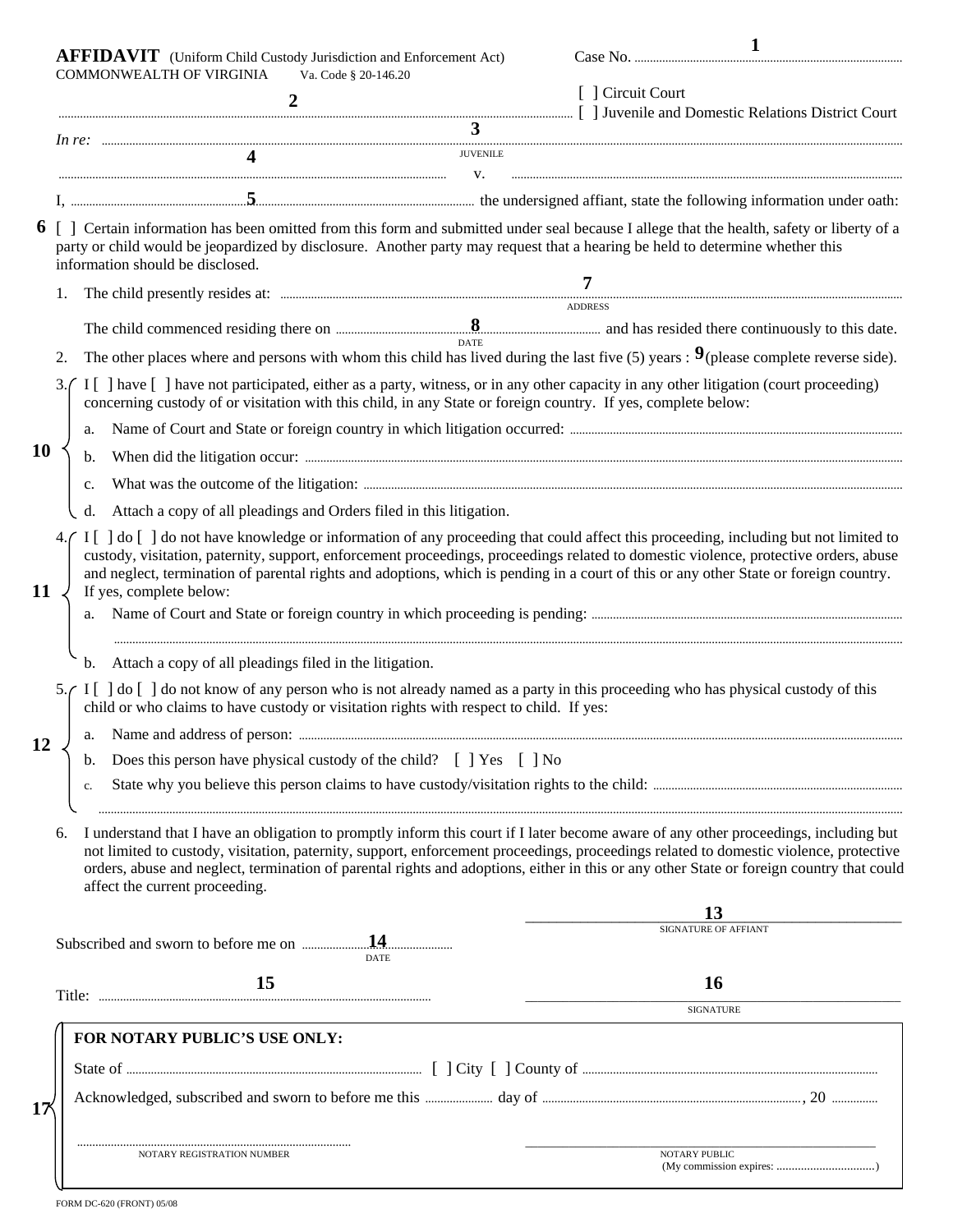Form DC-620 **AFFIDAVIT** Form DC-620 **(UNIFORM CHILD CUSTODY JURISDICTION AND ENFORCEMENT ACT)**

#### **Data Elements***, front*

- **1.** Court case number.
- **2.** Jurisdiction.
- **3.** Juvenile's name.
- **4.** When affidavit is used in a divorce case where custody is at issue, style of the divorce proceeding.
- **5.** Name of affiant.
- **6.** Check this box if the health, safety or liberty or a party or the child would be jeopardized by the disclosure of information on this form. Omit any such information from this form and enter it on district form DC-620A to be sealed.
- **7.** Present address of child whose custody is at issue. In Juvenile and Domestic Relations District Court, the child's name will appear in Data Element No. 3.
- **8.** Date child moved to this address.
- **9.** Complete the reverse of this form. See data elements for the reverse.
- **10.** Check appropriate response. If appropriate, insert name of court and state or foreign country, dates, outcome and copies of pleadings in the litigation.
- **11.** Check appropriate response. Indicate name of court and attach pleadings if appropriate.
- **12.** Check appropriate response. Insert name and address of person claiming custody and other information as appropriate.
- **13.** Affiant's signature.

To be completed by person acknowledging the signature:

- **14.** For judicial officer, insert date of acknowledgment.
- **15.** For judicial officer, insert title of person taking affidavit.
- **16.** For judicial officer, insert signature of person taking affidavit.
- **17.** If acknowledgment taken by notary public, provide notary's location, date of acknowledgment, expiration date of commission, notary's registration number and notary's signature.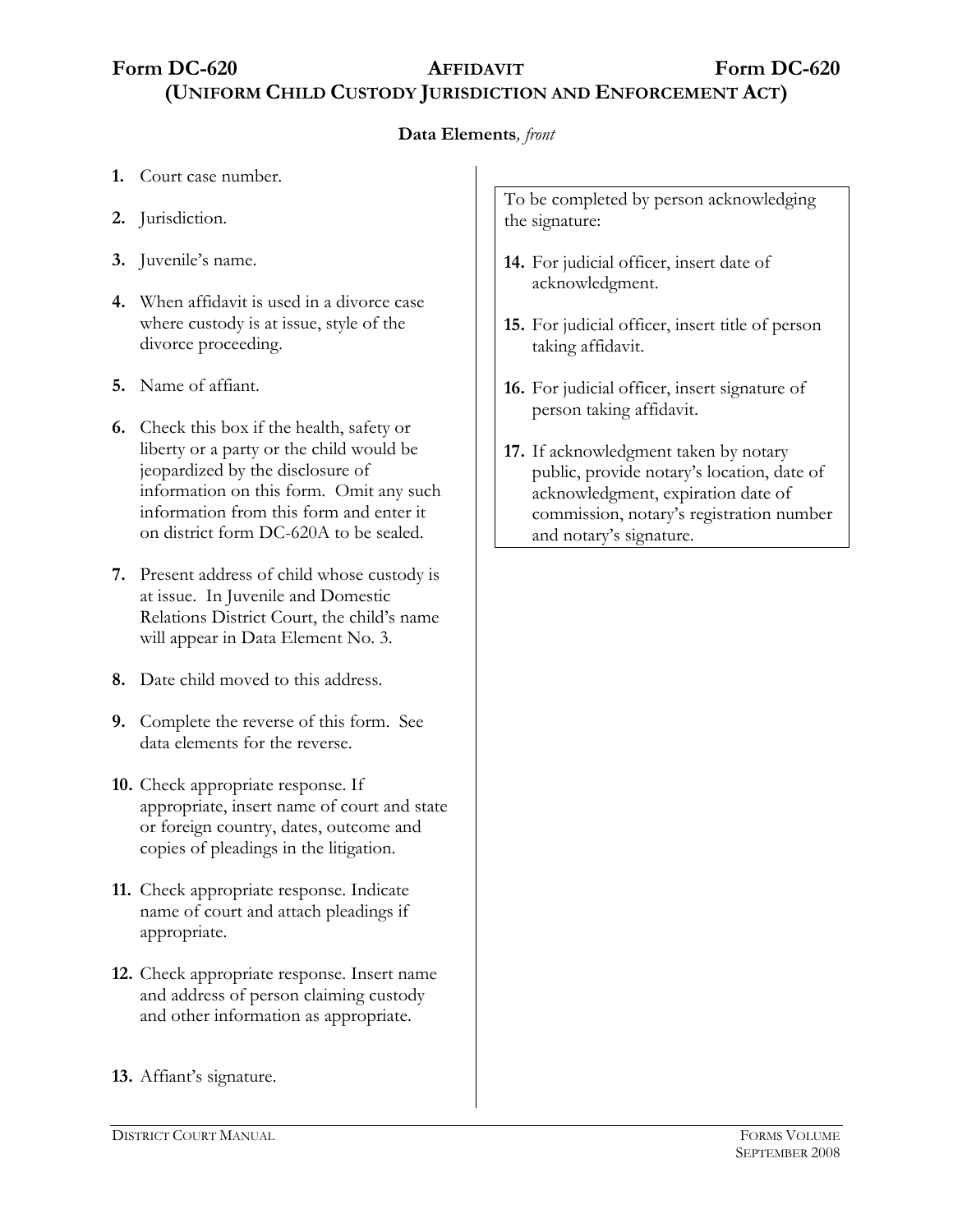| DATE                         | <b>ADDRESS WHERE CHILD RESIDED</b> | PERSON<br>WITH WHOM CHILD RESIDED | <b>CURRENT ADDRESS OF PERSON</b><br>WITH WHOM CHILD RESIDED |
|------------------------------|------------------------------------|-----------------------------------|-------------------------------------------------------------|
|                              |                                    |                                   |                                                             |
|                              |                                    |                                   |                                                             |
|                              |                                    |                                   |                                                             |
|                              |                                    |                                   |                                                             |
|                              |                                    |                                   |                                                             |
|                              |                                    |                                   |                                                             |
|                              |                                    |                                   |                                                             |
|                              |                                    |                                   |                                                             |
|                              |                                    |                                   |                                                             |
|                              |                                    |                                   |                                                             |
|                              |                                    |                                   |                                                             |
|                              |                                    |                                   |                                                             |
|                              |                                    |                                   |                                                             |
|                              |                                    |                                   |                                                             |
|                              |                                    |                                   |                                                             |
|                              |                                    |                                   |                                                             |
|                              |                                    |                                   |                                                             |
|                              |                                    |                                   |                                                             |
|                              |                                    |                                   |                                                             |
|                              |                                    |                                   |                                                             |
|                              |                                    |                                   |                                                             |
| LORALIN' 63HREVERSELIN' 115K |                                    |                                   |                                                             |

AFFIDAVIT (continued) Question #2: Places where and persons with whom the child has lived during the fast live (5) years.

 $\bullet$ 

 $\lambda$ 

 $\sim$ 

 $\sim$ 

 $\ddot{\phantom{0}}$